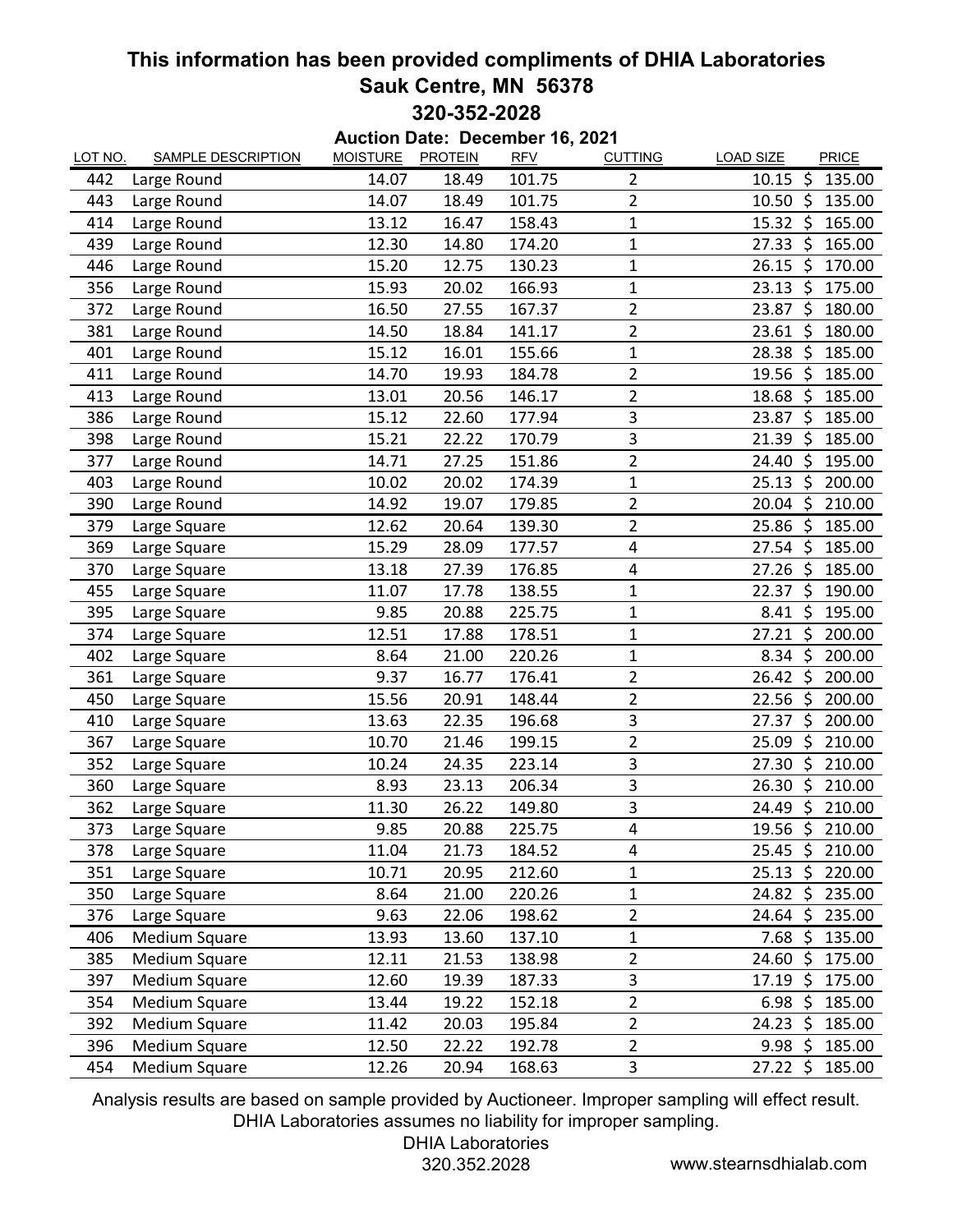**Auction Date: December 16, 2021**

| LOT NO. | <b>SAMPLE DESCRIPTION</b> | MOISTURE PROTEIN | $1011$ Date. Deceniber 19, 2021 | <b>RFV</b> | <b>CUTTING</b> | <b>LOAD SIZE</b>    |         | <b>PRICE</b> |
|---------|---------------------------|------------------|---------------------------------|------------|----------------|---------------------|---------|--------------|
| 388     | Medium Square             | 12.16            | 20.89                           | 180.72     | 1              | 24.94               | -S      | 195.00       |
| 461     | Medium Square             | 8.25             | 16.20                           | 164.96     | $\overline{2}$ | $26.65$ \$          |         | 195.00       |
| 393     | <b>Medium Square</b>      | 14.47            | 21.68                           | 170.57     | 3              | 26.57               | -\$     | 195.00       |
| 425     | Medium Square             | 12.92            | 21.11                           | 170.65     | 3              | 11.71               | -\$     | 195.00       |
| 404     | Medium Square             | 7.41             | 19.73                           | 183.99     | 1              | 23.72 \$            |         | 200.00       |
| 353     | Medium Square             | 11.90            | 18.18                           | 157.86     | $\overline{2}$ | 13.85               | \$      | 200.00       |
| 422     | Medium Square             | 9.23             | 22.18                           | 207.37     | $\overline{2}$ | 9.17                | - Ś     | 200.00       |
| 357     | Medium Square             | 12.26            | 23.02                           | 169.59     | 3              | 26.10               | -\$     | 210.00       |
| 365     | <b>Medium Square</b>      | 11.31            | 24.45                           | 168.71     | 3              | $22.31$ \$          |         | 210.00       |
| 355     | <b>Medium Square</b>      | 12.58            | 20.71                           | 198.79     | $\overline{c}$ | 22.18               | Ŝ.      | 220.00       |
| 458     | Medium Square             | 12.61            | 22.70                           | 199.66     | 5              | 24.81 \$            |         | 220.00       |
| 358     | Medium Square             | 13.42            | 23.01                           | 227.95     | 1              | 27.16               | $\zeta$ | 225.00       |
| 359     | Medium Square             | 10.90            | 22.23                           | 170.05     | $\overline{2}$ | 25.59               | \$      | 230.00       |
| 451     | Medium Square             | 11.11            | 22.21                           | 229.57     | $\overline{2}$ | 23.91 \$            |         | 235.00       |
| 459     | Medium Square             | 12.75            | 23.90                           | 210.13     | 5              | $24.26$ \$          |         | 235.00       |
| 391     | Medium Square             | 13.56            | 22.75                           | 236.63     | $\mathbf 1$    | 27.56               | -\$     | 240.00       |
| 452     | Medium Square             | 17.06            | 19.80                           | 220.03     | 4              | 26.65               | \$      | 240.00       |
| 427     | Large Round               | 30.17            | 22.98                           | 124.80     | Balage 1       | 11.90               | \$      | 120.00       |
| 428     | Large Round               | 30.17            | 22.98                           | 124.80     | Balage 1       | 11.80               | -\$     | 155.00       |
| 441     | Large Round               | 9.12             | 3.52                            | 56.15      | Grass 1        | $22.44 \;$ \$       |         | 50.00        |
| 444     | Large Round               | 11.74            | 6.23                            | 66.14      | Grass 1        | $9.36$ \$           |         | 95.00        |
| 430     | Large Round               | 12.19            | 7.70                            | 69.53      | Grass 1        | $17.62 \; \text{S}$ |         | 120.00       |
| 438     | Large Round               | 11.74            | 6.23                            | 66.14      | Grass 1        | 9.37                | \$      | 120.00       |
| 399     | Large Round               | 15.34            | 9.39                            | 68.68      | Grass 1        | 9.27                | \$      | 125.00       |
| 424     | Large Round               | 14.55            | 6.95                            | 56.12      | Grass 1        | $7.00$ \$           |         | 125.00       |
| 426     | Large Round               | 15.38            | 10.81                           | 97.26      | Grass 1        | 10.66               | -\$     | 130.00       |
| 435     | Large Round               | 13.69            | 6.38                            | 63.54      | Grass 1        | $17.62 \div$        |         | 135.00       |
| 423     | Large Round               | 14.55            | 6.95                            | 56.12      | Grass 1        | 6.75                | \$      | 140.00       |
| 447     | Large Round               | 15.38            | 10.81                           | 97.26      | Grass 1        | 6.48                | Ŝ.      | 150.00       |
| 389     | Large Round               | 12.74            | 15.73                           | 117.19     | Grass 2        | 26.62               | - \$    | 240.00       |
| 420     | Large Square              | 9.14             | 3.47                            | 73.00      | Grass 1        | $25.82$ \$          |         | 125.00       |
| 456     | Medium Square             | 10.34            | 7.47                            | 81.37      | Grass 1        | 21.76 \$            |         | 175.00       |
| 383     | Medium Square             | 11.58            | 12.17                           | 99.78      | Grass 1        | $21.69$ \$          |         | 185.00       |
| 457     | Medium Square             | 13.18            | 14.89                           | 102.26     | Grass 2        | $22.59$ \$          |         | 195.00       |
| 448     | <b>Small Round</b>        | 15.41            | 10.70                           | 98.34      | Grass 1        | 20.00               | - \$    | 40.00        |
| 445     | Small Round               | 15.50            | 13.23                           | 82.18      | Grass 2        | 29.00 \$            |         | 40.00        |
| 368     | Large Round               | 13.57            | 16.17                           | 120.25     | Mixed 2        | 27.97               | \$      | 190.00       |
| 412     | Large Round               | 12.13            | 17.52                           | 127.78     | Mixed 2        | 21.63               | \$      | 210.00       |
| 382     | Large Square              | 10.54            | 17.29                           | 118.09     | Mixed 1        | 19.97               | \$      | 190.00       |
| 405     | Medium Square             | 14.35            | 20.33                           | 168.60     | Mixed 4        | 23.97               | \$      | 185.00       |
| 407     | Medium Square             |                  | <b>CORN STALKS</b>              |            |                | 54 Bales            | \$      | 22.50        |
| 408     | Large Square              |                  | <b>STRAW</b>                    |            |                | 36 Bales            | \$      | 35.00        |
| 429     | Large Square              |                  | <b>STRAW</b>                    |            |                | 23.02               | \$      | 75.00        |
| 431     | Large Square              |                  | <b>STRAW</b>                    |            |                | 27.75               | \$      | 75.00        |
| 380     | Large Square              |                  | <b>STRAW</b>                    |            |                | 23.08               | \$      | 80.00        |

Analysis results are based on sample provided by Auctioneer. Improper sampling will effect result. DHIA Laboratories assumes no liability for improper sampling.

DHIA Laboratories

320.352.2028 www.stearnsdhialab.com